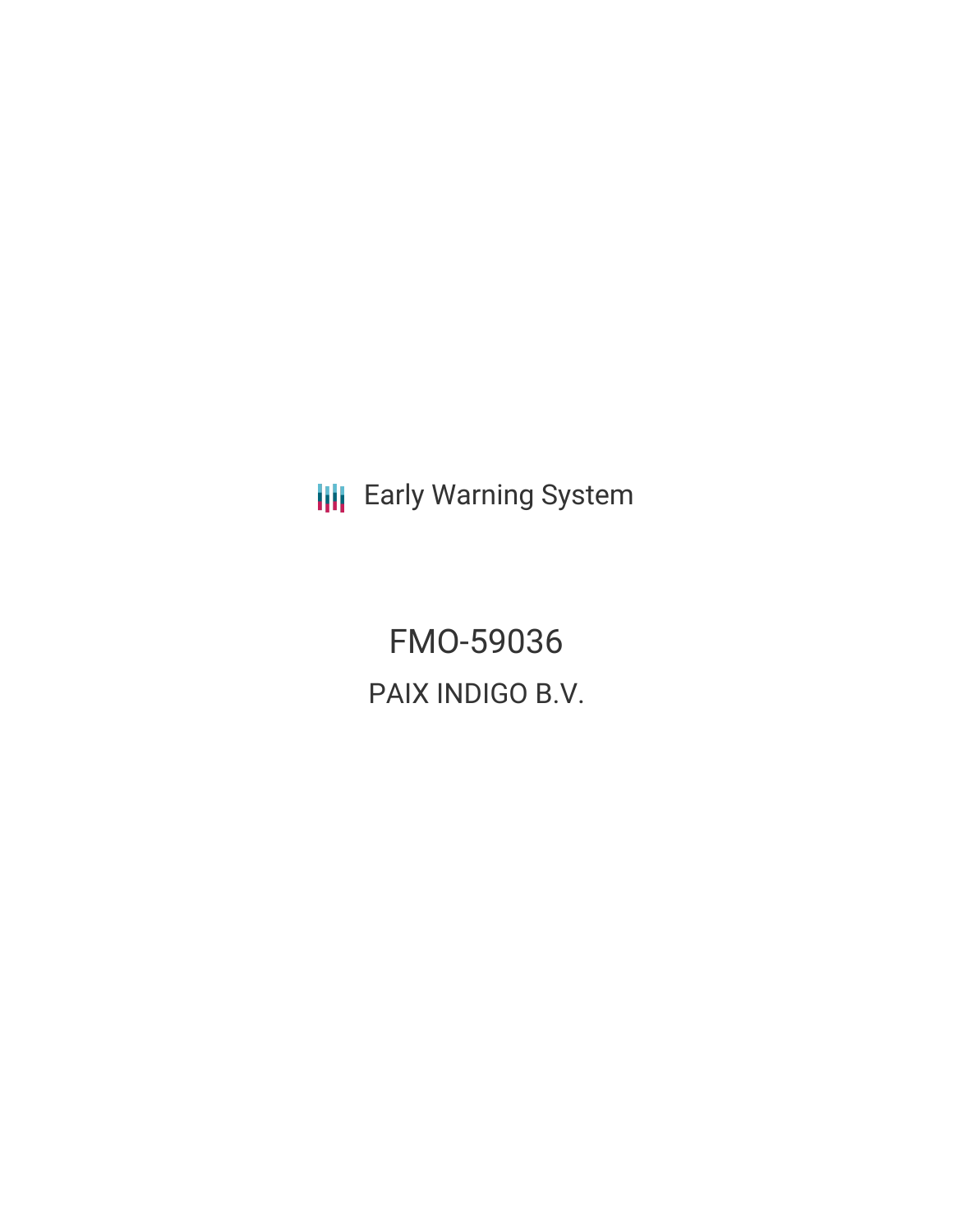

# **Quick Facts**

| <b>Countries</b>               | Ivory Coast                                   |
|--------------------------------|-----------------------------------------------|
| <b>Specific Location</b>       | Abidjan                                       |
| <b>Financial Institutions</b>  | Netherlands Development Finance Company (FMO) |
| <b>Bank Risk Rating</b>        | C.                                            |
| <b>Voting Date</b>             | 2020-11-26                                    |
| <b>Borrower</b>                | PAIX Indigo B.V.                              |
| <b>Sectors</b>                 | Communications, Infrastructure                |
| <b>Investment Type(s)</b>      | Fund                                          |
| <b>Investment Amount (USD)</b> | $$0.36$ million                               |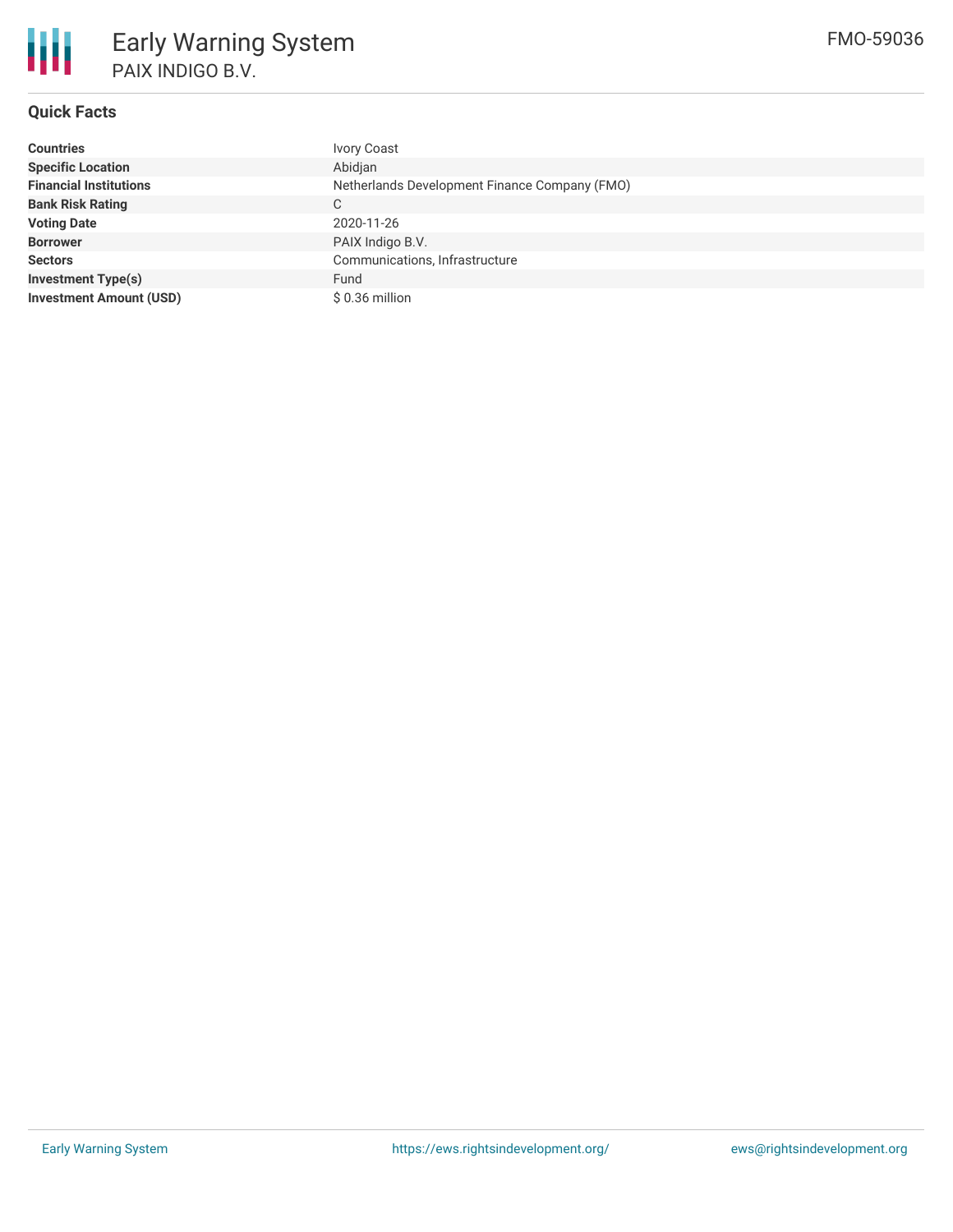

# **Project Description**

The development capital will be used to co-fund the feasibility study including the ESIA which is required to determine the feasibility of setting up the local data centre and confirms the assumptions made in the business plan.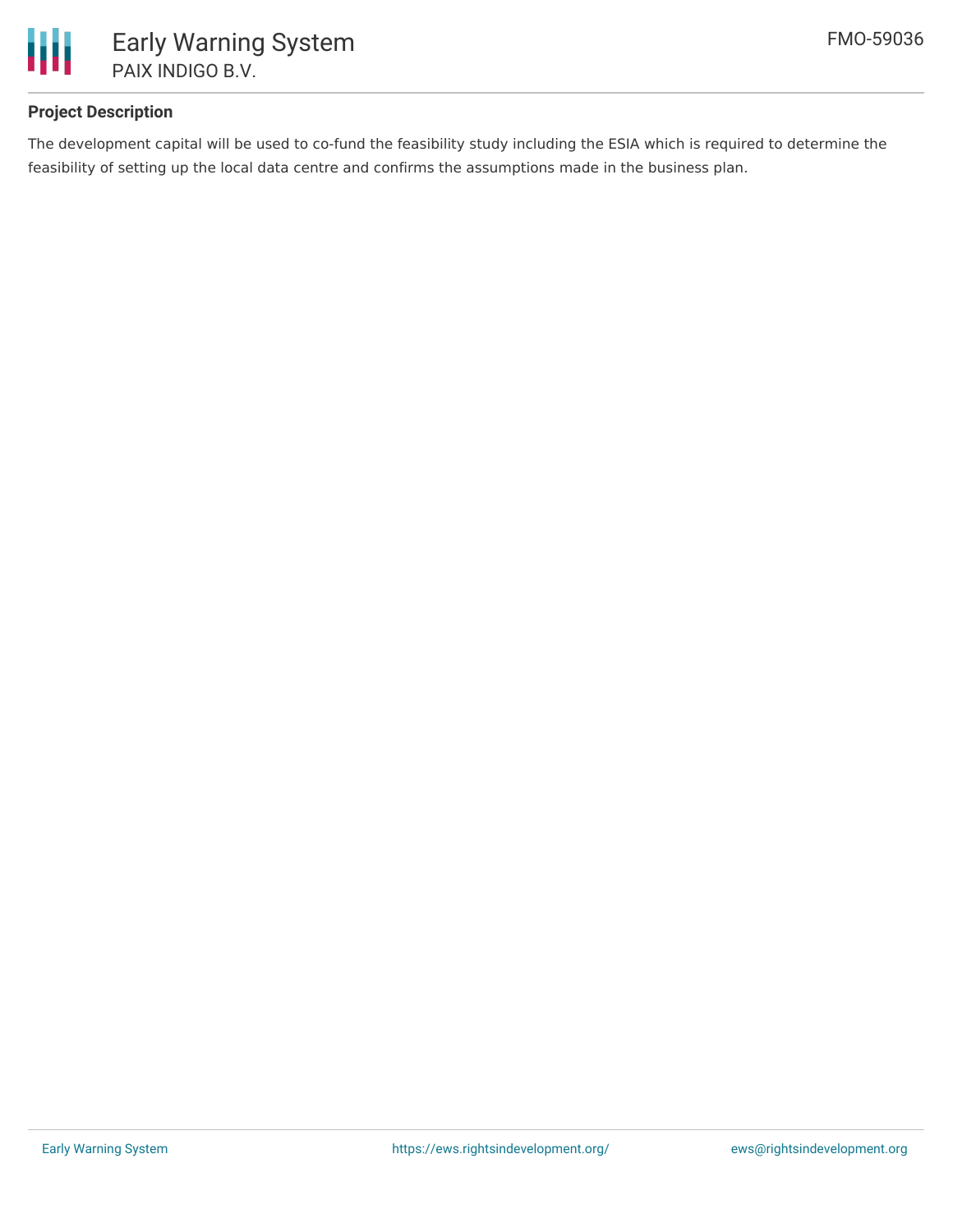

#### **Investment Description**

Netherlands Development Finance Company (FMO)